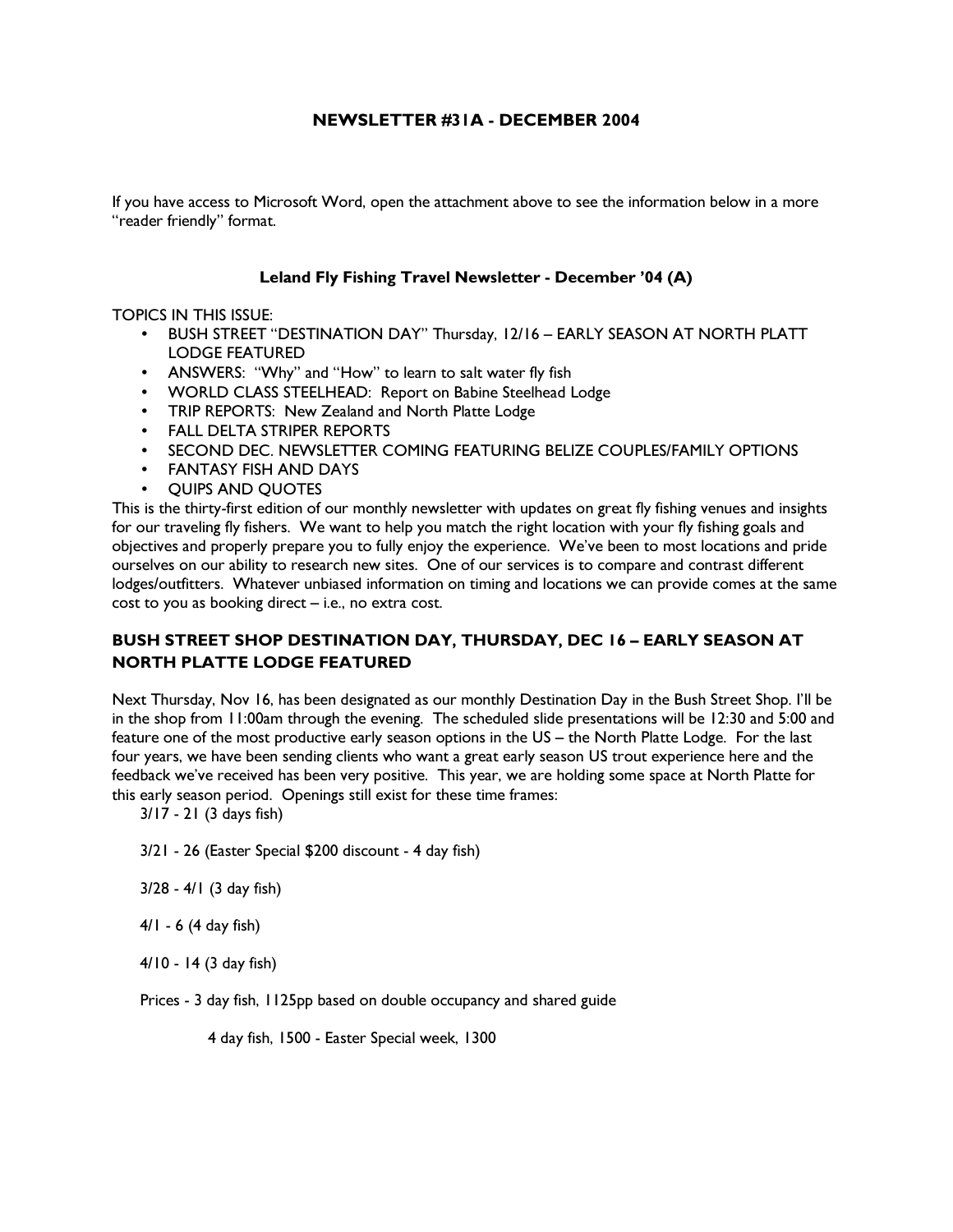Personal slide presentations by appointment can be scheduled on any of our destinations. Let me know if you'd like to make an appointment and what destination you'd like me to be prepared for. Drop in and say "hi" and let's discuss the exciting possibilities of fly fishing travel.

## "WHY" AND "HOW" TO LEARN TO SALT WATER FLY FISH

- HOW In the last few months, it seems I've had lots of conversations relating to the subject of salt water fly fishing – i.e., the shallow water flats. The most common question I'm asked is how difficult is it to learn the skills necessary to enjoy the challenge. The simple answer to the "skills issue" is that you should learn to throw 40-50 feet of line directly into the wind with a degree of accuracy. If your "skills" can get that done, you have a good foundation to build from. How to acquire those skills? Practice is an important element……. but you must be practicing the right things. It's best to take some lessons to get you on the right track. To accelerate your progress, consider taking a hosted trip to a salt water destination with one of our shop veterans.
- WHY Why learn how to salt water fly fish? In short, there's an exciting array of electrifying fish you can pursue in stunning tropical environments. The size and strength of salt water fish far exceed the fresh water varieties. And, most of your salt water pursuits will involve the "hunt" – i.e., the extra added element of stalking and sight fishing. Lastly, learning to salt water fly fish will make you a much more effective fresh water fly fisher.

## WORLD CLASS STEELHEAD: Report on Babine Steelhead Lodge

When the Babine Steelhead Lodge decided to go "public" last year, we were there to negotiate rights to one of their prime weeks for this season – Oct 8 – 14, 2005. Below is a condensed version of a report from a steelheader who has been fishing the Babine from the upscale Babine lodge, the Silver Hilton, for years. This year, he moved upstream to the BSL and here's his comments:

"This year several of us from Texas fished the Babine from the Babine Steelhead Lodge for the first time. Our 8 rods landed 92 fish with probably twice that many hooked. Biggest fish was a 25# buck – two weeks earlier, a 43  $\times$  23" buck was taken estimated at 37 pounds. It is the best river in the world for trophy class steelhead. The food was excellent and the guiding good. I would rate my experience as excellent." John Pettigrove

The prime spots on the lower Dean are full for '05, but some space still remains at the BSL for Oct 8 – 14.

Call for details.

## TRIP REPORTS: New Zealand, North Platte Lodge "Cast and Blast"

Zoe and Terry Sternberg spent a few weeks hopping around New Zealand's North and South Islands with an

itinerary that combined some great fly fishing with an overall "couples experience." Excerpts from their trip

report follow (full report available upon request):

"Our trip was fantastic. Weather varied from warm and sunny to cold and windy, sometimes in the same

day. We caught some great fish and had a wonderful time. Needless to say, I'd return to fish with the guide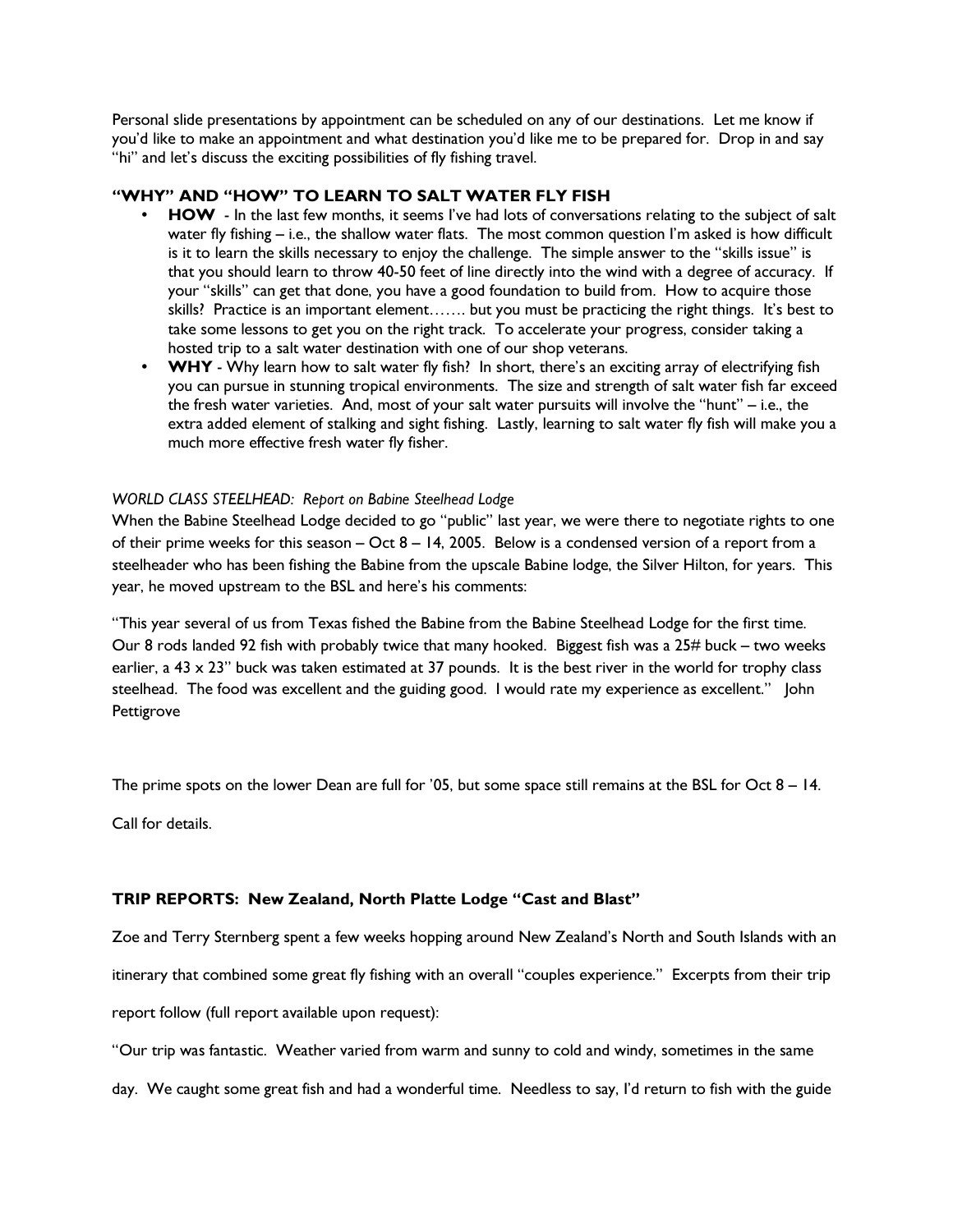you recommended and Poronui Ranch in a heartbeat. I'm hoping to get our kids and their respected others to NZ so we can share this together." See "fantasy fish" section for highlights.

Phil Dupuis became our first visitor to North Platte Lodge on a "cast and blast" package – two days fly fishing and one day bird hunting. Phil's comment was "most excellent." Average rainbow was in the 2# - 17 inch range with a big fish of 22 inches. There is just a narrow fall window to book this combo program and the dates usually fill up far in advance

#### FALL DELTA STRIPER REPORT – GOOD SEASON!

You may recall last year we reported on Paul Wilms taking the new record fly caught Delta striper - a whopping 42 pounds. Paul and fishing friend Mike Dinega (guide Mike Costello) checked in with an early Nov. day this fall with over 30 fish taken, including a 14#, 16#, and 28#. However, just to prove the delta gods don't always smile on these guys they had a tough day two weeks later, working hard for just seven fish.

Jim Taylor and I had a wonderful late November day with guide Doug Lovell. We totaled 134 pounds of stripers released for the day. Most were the 2-4 pound schoolly variety, but we did also have 5 fish in the 6- 7 # range and one each of 8,9,10,11, and 12 pounds. Overall, very good stuff.

## SECOND DEC EDITION COMING FEATURING BELIZE

Just not enough room this month so we're doing a first – a second newsletter next week. My wife and I just completed ten days in Belize. While we spent the majority of our time with our favorite Belize fly fishing operation, we stayed an extra three days and checked out two upscale private island experiences. Both were fabulous - great for couples, families, and one of them could be an excellent corportate destination. Worthy of an in-depth report and next week we'll report on both the fly fishing and the islands

## "FANTASY STUFF" FOR THIS ISSUE

While fly fishing is pursued for many reasons, having a "fly fishing fantasy" experience is something we all chase. Once in a while it actually happens and this column is devoted to sharing those special moments/days.

The fantasy stuff this issue comes (as it so often does) from New Zealand and the Sternberg's early season trip. Zoe's top highlight included chasing a big rainbow over half mile downstream from where she hooked it. Terry reports that her guide, Kevin, was hanging on to her as she waded back and forth, sometimes in deep water, crossing the stream in the chase. They did get the photo.